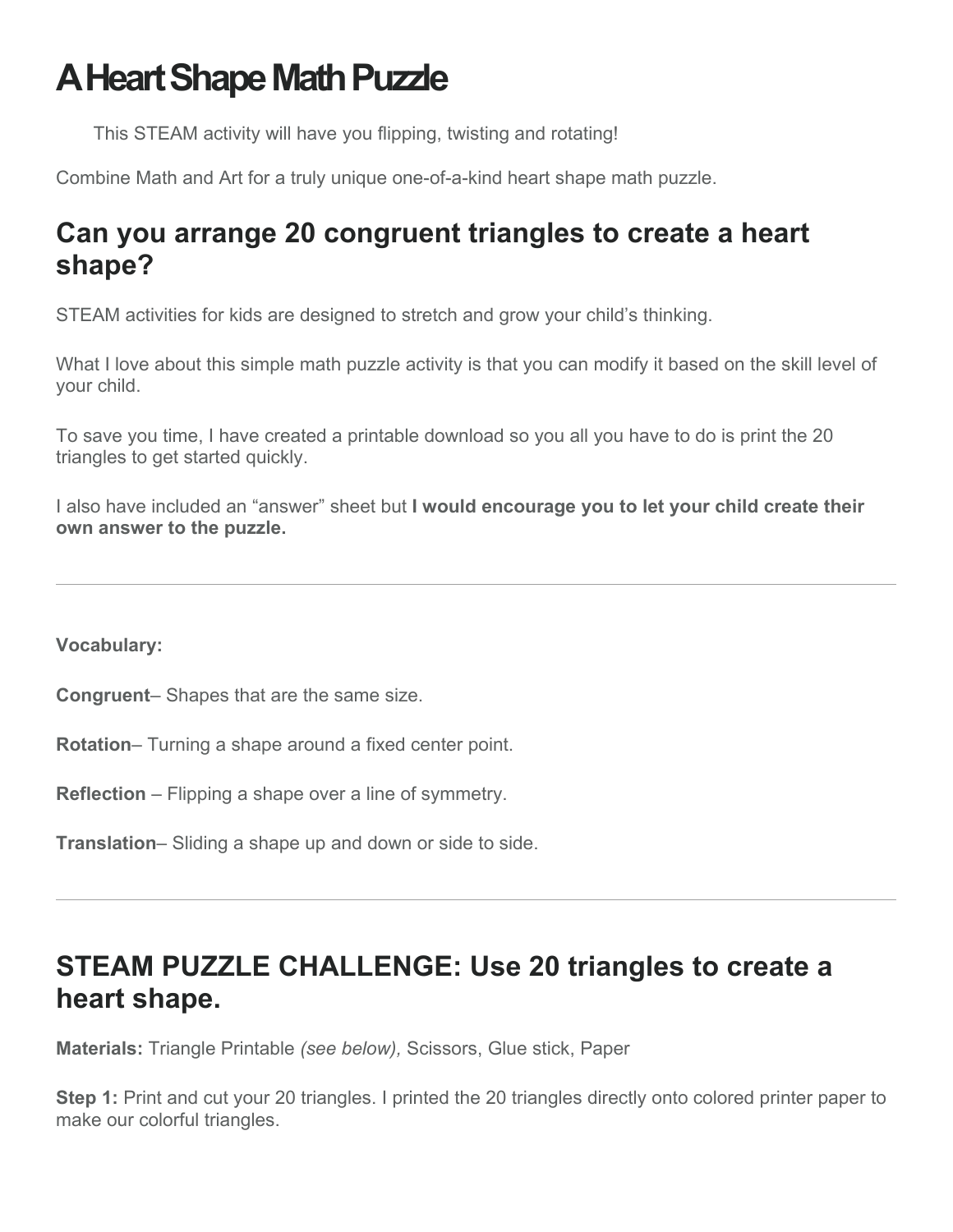**Step 2:** Build your heart! Ask open-ended questions to prompt your child's thinking. Encourage your child to turn, flip and slide the triangles. *Remember, while I do provide a solution to the math puzzle there really is no wrong answer. It's okay if your child got creative with it!*

## **Activity Modifications**

**For the older child:** Leave the math puzzle open-ended for your child but review how shapes can



flip, slide and rotate.

**For the younger child:** Show your child the heart shaped answer sheet and have your child match the pattern of triangles on their own blank paper.



**Preschool Modification:** Encourage your preschooler to match and glue the triangles directly onto the heart shape answer sheet. Talk about how the shapes have to turn to match the triangle on the



sheet.